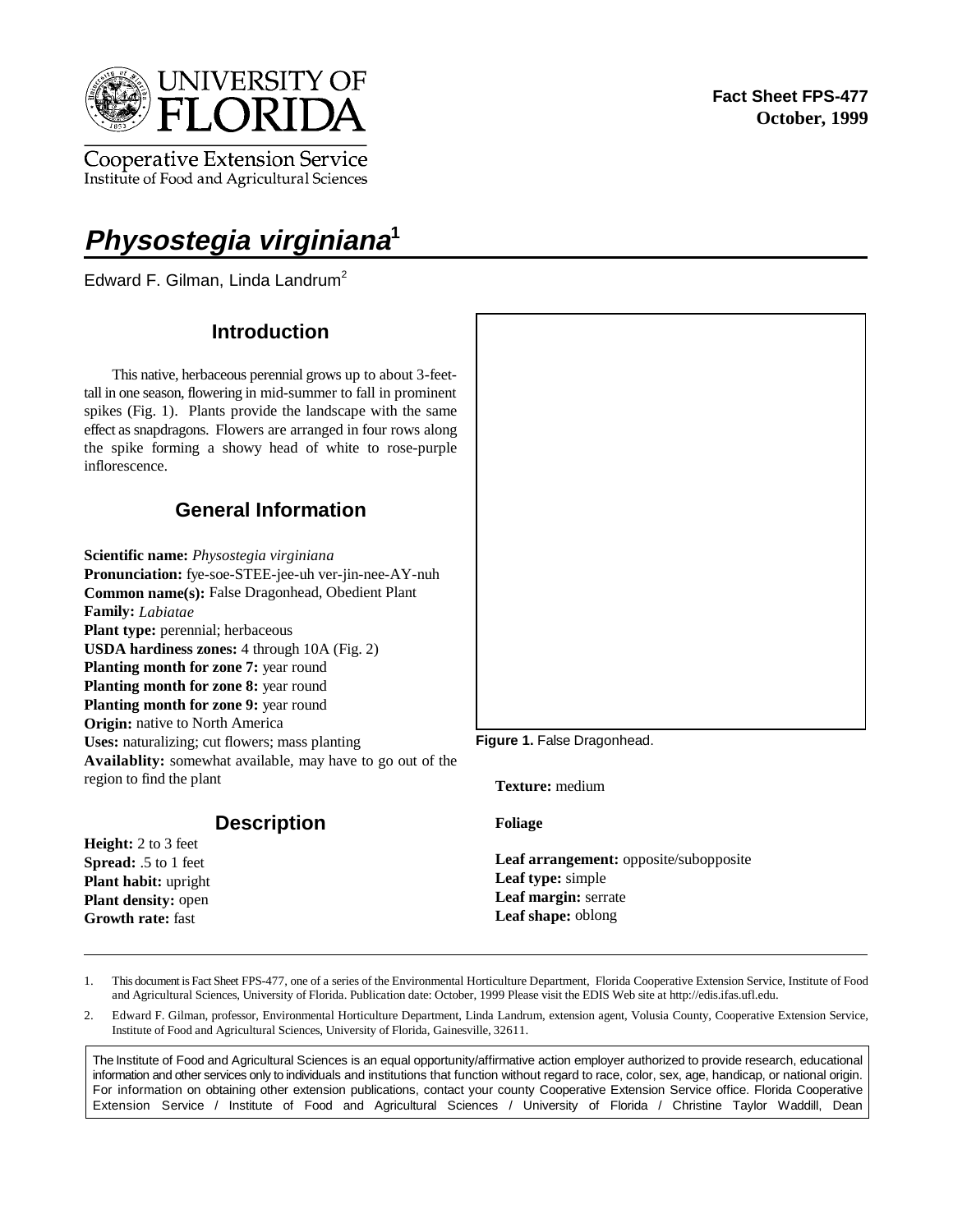

**Figure 2.** Shaded area represents potential planting range.

Leaf venation: none, or difficult to see **Leaf type and persistence:** deciduous **Leaf blade length:** 4 to 8 inches **Leaf color:** green **Fall color:** no fall color change **Fall characteristic:** not showy

**Flower**

**Flower color:** white; rose-purple **Flower characteristic:** summer flowering; fall flowering

#### **Fruit**

**Fruit shape:** unknown **Fruit length:** unknown **Fruit cover:** unknown **Fruit color:** unknown **Fruit characteristic:** inconspicuous and not showy

#### **Trunk and Branches**

**Trunk/bark/branches:** usually with one stem/trunk **Current year stem/twig color:** green **Current year stem/twig thickness:** thick

# **Culture**

Light requirement: plant grows in part shade/part sun Soil tolerances: occasionally wet; sand; clay; acidic; slightly alkaline; loam; **Drought tolerance:** moderate

**Soil salt tolerances:** poor **Plant spacing:** 12 to 18 inches

## **Other**

**Roots:** not applicable **Winter interest:** no special winter interest **Outstanding plant:** not particularly outstanding **Invasive potential:** may self-seed each year Pest resistance: long-term health usually not affected by pests